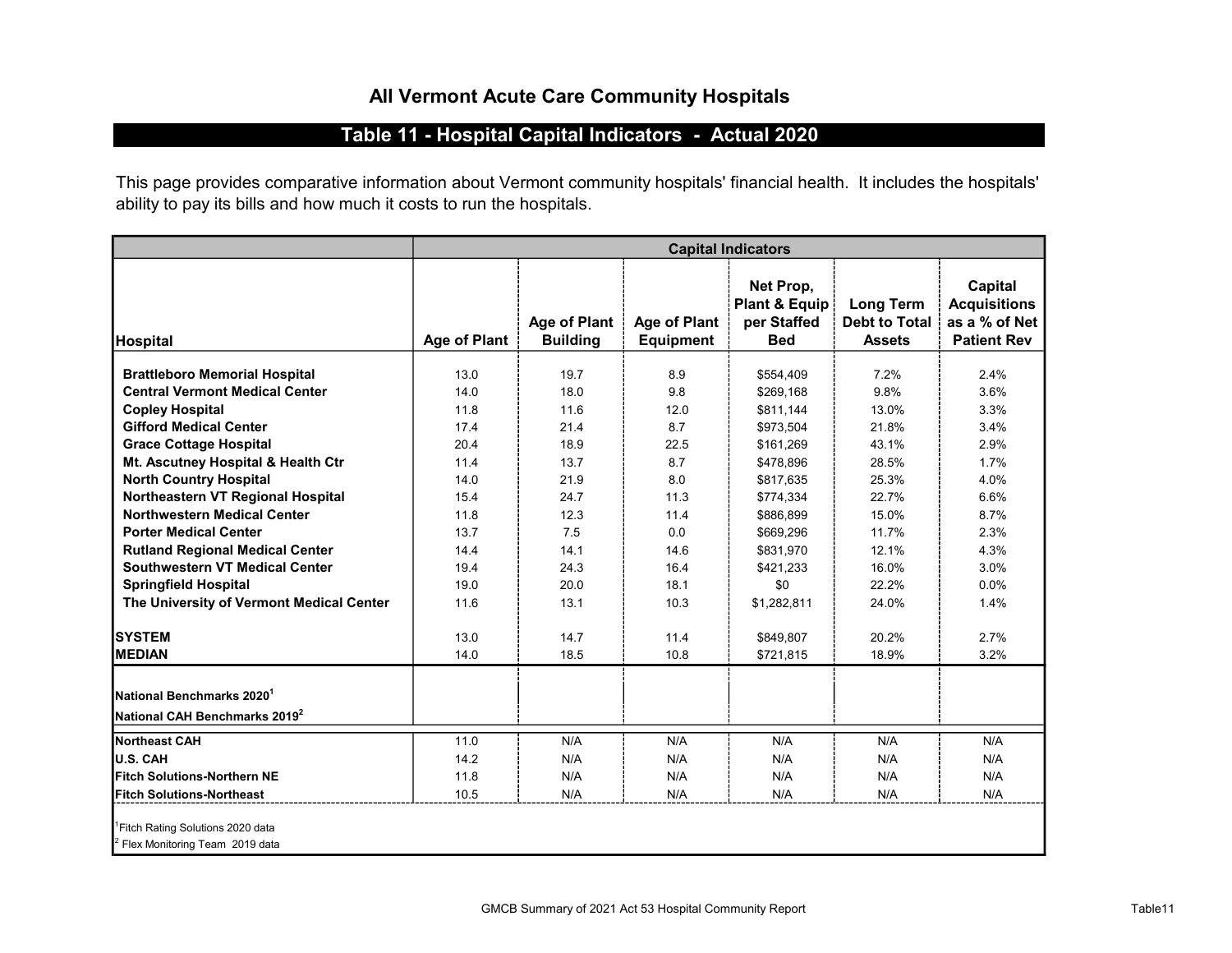## Table 12 - Hospital Capital Indicators - Actual 2021

This page provides comparative information about Vermont community hospitals' financial health. It includes the hospitals' ability to pay its bills and how much it costs to run the hospitals.

|                                                                                     | <b>Capital Indicators</b> |                                        |                                         |                                                         |                                                           |                                                                       |  |
|-------------------------------------------------------------------------------------|---------------------------|----------------------------------------|-----------------------------------------|---------------------------------------------------------|-----------------------------------------------------------|-----------------------------------------------------------------------|--|
| Hospital                                                                            | <b>Age of Plant</b>       | <b>Age of Plant</b><br><b>Building</b> | <b>Age of Plant</b><br><b>Equipment</b> | Net Prop,<br>Plant & Equip<br>per Staffed<br><b>Bed</b> | <b>Long Term</b><br><b>Debt to Total</b><br><b>Assets</b> | Capital<br><b>Acquisitions</b><br>as a % of Net<br><b>Patient Rev</b> |  |
|                                                                                     |                           |                                        |                                         |                                                         |                                                           |                                                                       |  |
| <b>Brattleboro Memorial Hospital</b>                                                | 14.9                      | 0.0                                    | 6.6                                     | \$690,964                                               | 7.0%                                                      | 0.0%                                                                  |  |
| <b>Central Vermont Medical Center</b>                                               | 14.8                      | 17.7                                   | 11.1                                    | \$252,136                                               | 7.7%                                                      | 2.0%                                                                  |  |
| <b>Copley Hospital</b>                                                              | 8.5                       | 6.3                                    | 12.8                                    | \$931,745                                               | 13.4%                                                     | 10.7%                                                                 |  |
| <b>Gifford Medical Center</b>                                                       | 16.6                      | 20.0                                   | 8.9                                     | \$1,014,034                                             | 15.9%                                                     | 7.1%                                                                  |  |
| <b>Grace Cottage Hospital</b>                                                       | 16.9                      | 19.4                                   | 14.4                                    | \$211.637                                               | 24.1%                                                     | 8.4%                                                                  |  |
| Mt. Ascutney Hospital & Health Ctr                                                  | 11.2                      | 15.5                                   | 6.8                                     | \$440,297                                               | 34.4%                                                     | 2.4%                                                                  |  |
| <b>North Country Hospital</b>                                                       | 15.5                      | 0.0                                    | 5.1                                     | \$853,297                                               | 20.3%                                                     | 0.0%                                                                  |  |
| Northeastern VT Regional Hospital                                                   | 15.6                      | 23.0                                   | 12.0                                    | \$853,826                                               | 13.7%                                                     | 14.1%                                                                 |  |
| <b>Northwestern Medical Center</b>                                                  | 12.1                      | 12.7                                   | 11.5                                    | \$862,229                                               | 14.7%                                                     | 4.7%                                                                  |  |
| <b>Porter Medical Center</b>                                                        | 15.2                      | 17.6                                   | 13.1                                    | \$622,507                                               | 10.3%                                                     | 2.4%                                                                  |  |
| <b>Rutland Regional Medical Center</b>                                              | 15.2                      | 14.5                                   | 16.1                                    | \$830,872                                               | 12.1%                                                     | 3.7%                                                                  |  |
| <b>Southwestern VT Medical Center</b>                                               | 19.0                      | 25.3                                   | 15.4                                    | \$444,547                                               | 11.5%                                                     | 6.0%                                                                  |  |
| <b>Springfield Hospital</b>                                                         | 20.9                      | 21.1                                   | 20.7                                    | \$0                                                     | 39.6%                                                     | 0.0%                                                                  |  |
| The University of Vermont Medical Center                                            | 13.3                      | 14.2                                   | 12.4                                    | \$1,201,867                                             | 21.8%                                                     | 3.5%                                                                  |  |
| <b>SYSTEM</b>                                                                       | 14.0                      | 16.3                                   | 12.0                                    | \$829,325                                               | 18.4%                                                     | 4.0%                                                                  |  |
| <b>MEDIAN</b>                                                                       | 15.2                      | 16.5                                   | 12.2                                    | \$760,918                                               | 14.2%                                                     | 3.6%                                                                  |  |
| National Benchmarks 2020 <sup>1</sup><br><b>I</b> National CAH Benchmarks 2019 $^2$ |                           |                                        |                                         |                                                         |                                                           |                                                                       |  |
| Northeast CAH                                                                       | 11.0                      | N/A                                    | N/A                                     | N/A                                                     | N/A                                                       | N/A                                                                   |  |
| <b>U.S. CAH</b>                                                                     | 14.2                      | N/A                                    | N/A                                     | N/A                                                     | N/A                                                       | N/A                                                                   |  |
| Fitch Solutions-Northern NE                                                         | 11.8                      | N/A                                    | N/A                                     | N/A                                                     | N/A                                                       | N/A                                                                   |  |
|                                                                                     |                           |                                        | N/A                                     | N/A                                                     |                                                           |                                                                       |  |
| <b>Fitch Solutions-Northeast</b>                                                    | 10.5                      | N/A                                    |                                         |                                                         | N/A                                                       | N/A                                                                   |  |
| <sup>1</sup> Fitch Rating Solutions 2020 data<br>$2$ Flex Monitoring Team 2019 data |                           |                                        |                                         |                                                         |                                                           |                                                                       |  |